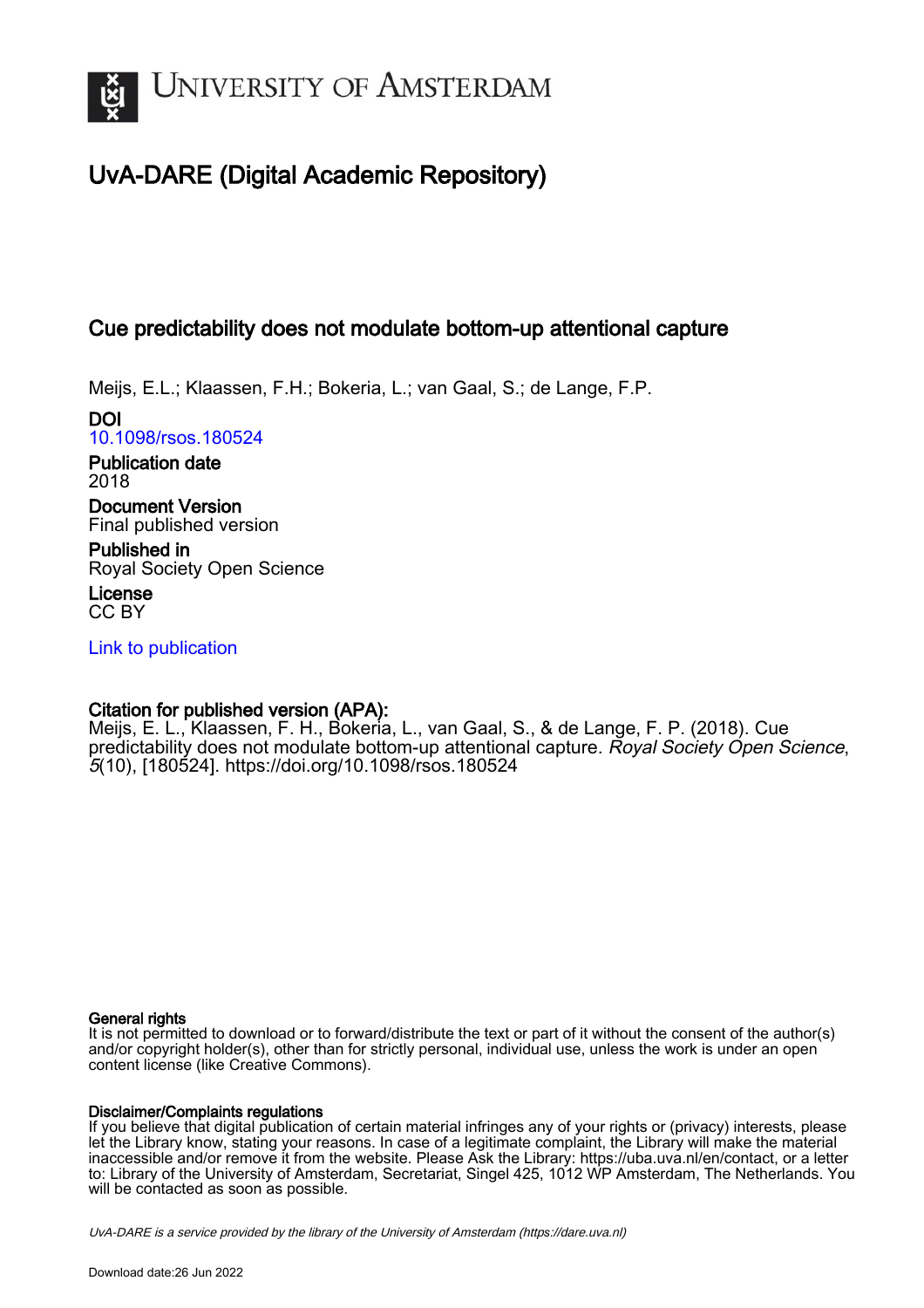# **ROYAL SOCIETY OPEN SCIENCE**

### rsos.royalsocietypublishing.org

# Research



Cite this article: Meijs EL, Klaassen FH, Bokeria L, van Gaal S, de Lange FP. 2018 Cue predictability does not modulate bottom-up attentional capture. R. Soc. open sci. 5: 180524. http://dx.doi.org/10.1098/rsos.180524

Received: 30 March 2018 Accepted: 27 September 2018

### Subject Category:

Psychology and cognitive neuroscience

Subject Areas: cognition/psychology/neuroscience

#### Keywords:

bottom-up attention, attentional capture, expectation, predictability

#### Author for correspondence:

Floris P. de Lange e-mail: [floris.delange@donders.ru.nl](mailto:floris.delange@donders.ru.nl)

Electronic supplementary material is available online at [https://dx.doi.org/10.6084/m9.figshare.](https://dx.doi.org/10.6084/m9.figshare.c.4267769) [c.4267769.](https://dx.doi.org/10.6084/m9.figshare.c.4267769)

# Cue predictability does not modulate bottom-up attentional capture

Erik L. Meijs<sup>1,2</sup>, Felix H. Klaassen<sup>2</sup>, Levan Bokeria<sup>2</sup> , Simon van Gaal<sup>2,3,4</sup> and Floris P. de Lange<sup>2</sup>

 $^1$ Radboud University Medical Center, Donders Institute for Brain, Cognition and Behaviour, 6500 HB Nijmegen, The Netherlands

 $^2$ Donders Institute for Brain, Cognition and Behaviour, Radboud University, 6500 HB Nijmegen, The Netherlands

 $^3$ Department of Psychology, and  $^4$ Amsterdam Brain and Cognition (ABC), University of Amsterdam, 1001 NK Amsterdam, The Netherlands

ELM, [0000-0002-2914-2374](http://orcid.org/0000-0002-2914-2374); FHK, [0000-0001-9928-8312;](http://orcid.org/0000-0001-9928-8312) SvG, [0000-0001-6628-4534](http://orcid.org/0000-0001-6628-4534); FPdL, [0000-0002-6730-1452](http://orcid.org/0000-0002-6730-1452)

Attention can be involuntarily captured by physically salient stimuli, a phenomenon known as bottom-up attention. Typically, these salient stimuli occur unpredictably in time and space. Therefore, in a series of three behavioural experiments, we investigated the extent to which such bottom-up attentional capture is a function of one's prior expectations. In the context of an exogenous cueing task, we systematically manipulated participants' spatial (Experiment 1) or temporal (Experiments 2 and 3) expectations about an uninformative cue and examined the amount of attentional capture by the cue. We anticipated larger attentional capture for unexpected compared to expected cues. However, while we observed attentional capture, we did not find any evidence for a modulation of attentional capture by prior expectation. This suggests that bottom-up attentional capture does not appear modulated by the degree to which the cue is expected or surprising.

# 1. Introduction

When performing tasks in our everyday lives, we constantly have to battle potential distraction by task-irrelevant inputs. Even when we want to stay focused on the task at hand, it can be difficult to ignore other, often more salient, stimuli that capture our attention. Historically, there has been considerable debate on whether attentional capture is purely stimulus-driven [[1,2\]](#page-12-0), or also depends on top-down goals [[3](#page-12-0)]. More recently, it has been suggested that recent trial history [\[4](#page-12-0)] and associations with reward [[5,6\]](#page-12-0) may also modulate attentional capture. This implies that the presence and amount of attentional capture may be a complex function of both stimulus and internal variables [\[7\]](#page-12-0).

& 2018 The Authors. Published by the Royal Society under the terms of the Creative Commons Attribution License [http://creativecommons.org/licenses/by/4.0/, which permits](http://creativecommons.org/licenses/by/4.0/) [unrestricted use, provided the original author and source are credited.](http://creativecommons.org/licenses/by/4.0/)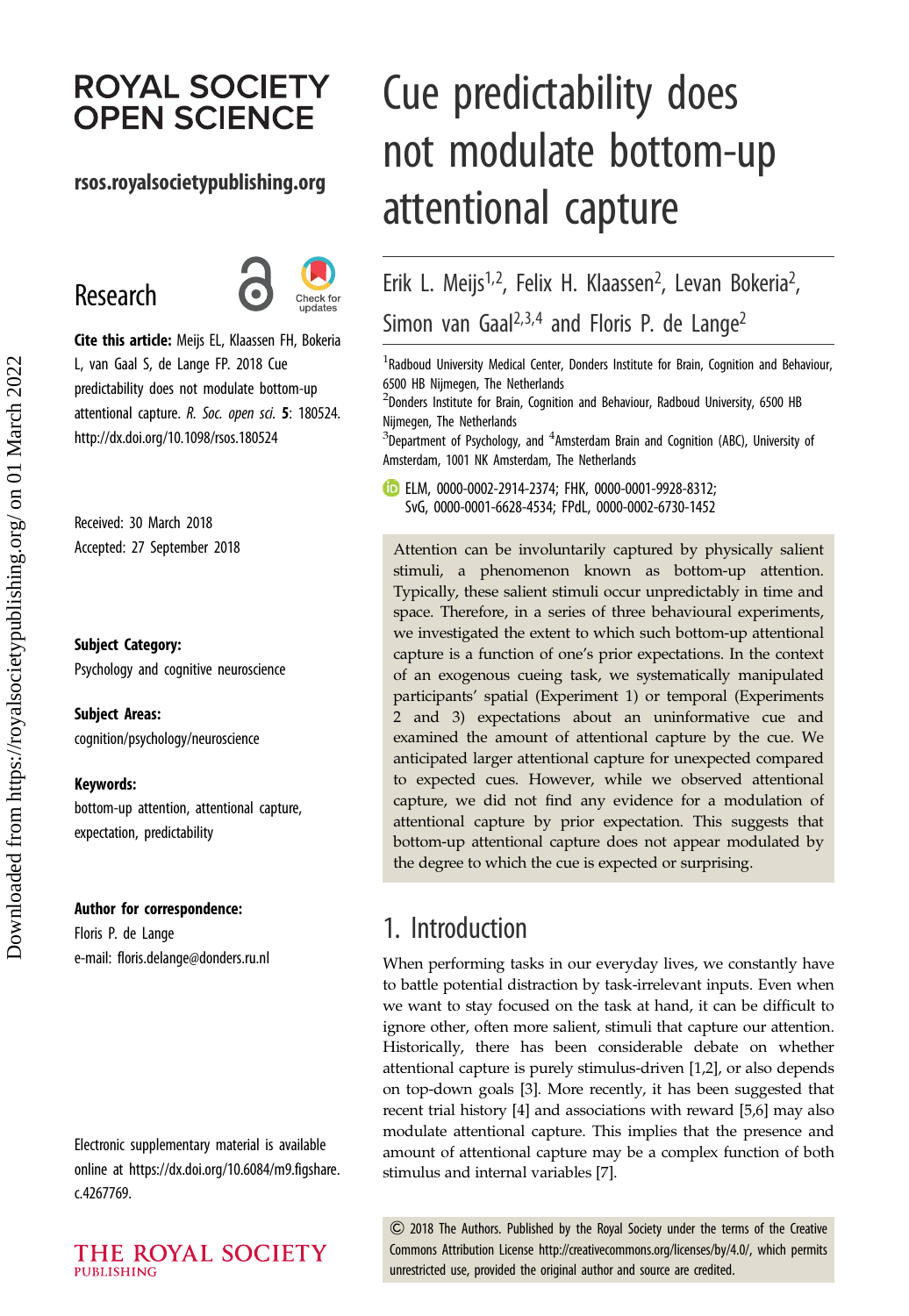Stimulus expectation is another factor that may modulate bottom-up capture. One of the studies providing evidence for this was carried out by Folk & Remington [[8](#page-12-0)]. In a spatial cueing paradigm, they manipulated the frequency of salient but uninformative (i.e. not predictive of the target) cues. Their results indicated that these cues captured attention only when they were unlikely, regardless of the top-down task set participants were using (but see [[9](#page-12-0)] for an alternative interpretation). In another study, the proportion of distractors was systematically varied over blocks [[10\]](#page-12-0). The distractors interfered more with target processing when they were presented in a block with fewer distractors, suggesting they captured attention more when they were more surprising. Similarly, it has been observed that novel stimuli are most potent in capturing attention [\[11](#page-12-0)] and also most robustly modulate the neural response in a macaque's V1 [\[12](#page-12-0)]. Taken together, these studies support the hypothesis that attentional capture by task-irrelevant stimuli may be modulated by perceptual expectations, and most notably by the violation of these expectations. This can be interpreted as evidence that surprising stimuli are more salient and therefore more attention-grabbing [\[13,14](#page-12-0)]. Additional evidence supporting this idea comes from studies on mismatch detection, in which it has been shown that unexpected deviant stimuli lead to larger mismatch responses in the EEG-signal and seem to subjectively 'pop out' [\[15](#page-12-0)-17].

Besides influencing the amount of attentional capture by distracting stimuli, there is evidence that prior information about these cues can help participants to voluntarily diminish distraction [\[18,19](#page-12-0)]. For example, it has been shown that attentional capture by unlikely distractors can be attenuated when the search task promotes suppressing features similar to those of the distractors' stimuli [[9](#page-12-0)]. Another study showed that it is easier to ignore regular sequences than irregular sequences [\[20](#page-12-0)]. Whether reducing the amount of distraction is caused by the inhibition of attentional capture, or by rapid disengagement at a later stage is still debated [\[4,21\]](#page-12-0). An electrophysiological study by Kiss and colleagues suggested that bottom-up capture can be inhibited, but that this only happens when task demands (i.e. timing) require it [\[22](#page-12-0)].

One interpretation of the empirical evidence above is that surprising stimuli are more salient and therefore more attention-grabbing [\[13](#page-12-0),[14\]](#page-12-0). Predictive coding theories have suggested that processing unexpected events requires more resources [[23,24\]](#page-12-0). One may conceptualize bottom-up attention as a way of redistributing resources, for example, towards processing unexpected events. This is in line with findings that bottom-up attention increases contrast sensitivity [\[25](#page-12-0)]. Nevertheless, many models based on predictive coding have actually suggested that regularity and predictability may attract attention. The idea behind this is that predictable inputs are more strongly weighted because they are more reliable. A number of studies have provided support for this idea [[26\]](#page-12-0), suggesting that regularities automatically attract attention (but see e.g. [[27\]](#page-12-0)).

It thus seems that the link between expectation and bottom-up attention is still far from clear [\[24,28](#page-12-0)]. Attention may be either drawn to surprising stimuli, or to regularly occurring ones. Therefore, we performed a series of three experiments using an exogenous cueing task [\[29](#page-12-0)], in which we explicitly looked at this relationship by manipulating participants' expectations about an otherwise uninformative (i.e. unrelated to target) cue stimulus. Specifically, we investigated to what extent prior expectations about the cue modulated bottom-up attentional capture. Based on the evidence listed earlier, we anticipated that unexpected cue stimuli will attract more attention and therefore result in larger cue-target validity effects (i.e. performance difference between validly and invalidly cued trials), whereas expected cue stimuli are followed by strongly reduced or even absent validity effects. To preview, in contrast to this hypothesis, we observed attentional capture in all experiments, but no direct modulation by prior knowledge about the cue stimulus in any experiment.

### 2. Experiment 1: Do spatial expectations affect bottom-up attention?

### 2.1. Methods

#### 2.1.1. Participants

We tested 120 participants in Experiment 1. This number was based on power analysis for a betweensubjects design with 40 participants per group, with 80% power to detect medium-sized effects. All participants had normal or corrected-to-normal vision. We excluded two participants whose task performance was markedly (more than 3 s.d.) worse than that of other subjects. As a result, we included 118 participants (87 females, age  $22.7 \pm 5.0$  years).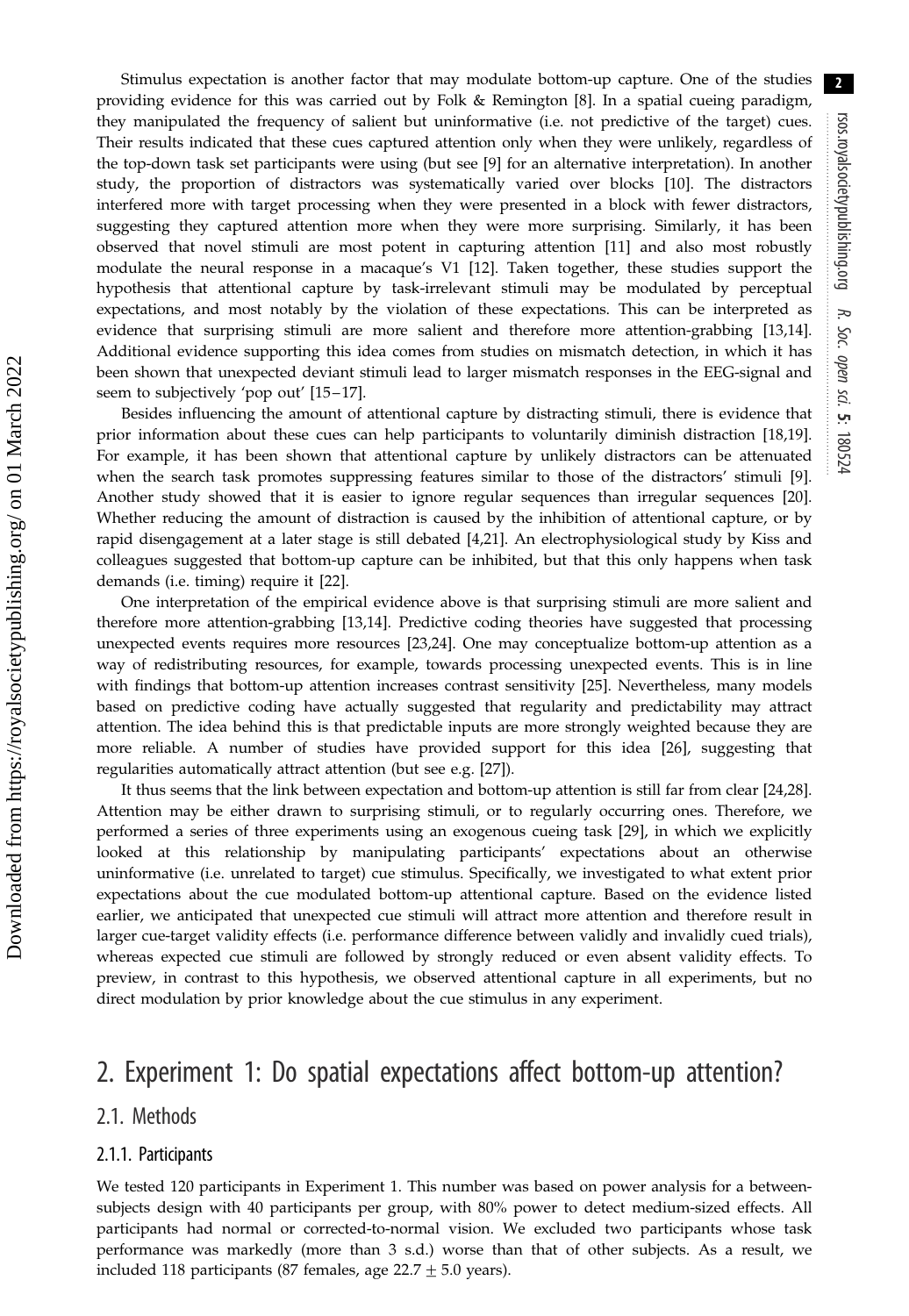3

<span id="page-3-0"></span>

Figure 1. Task design and behavioural results of Experiment 1. (a) Trial structure of the exogenous cueing task used in Experiment 1. In every trial a cue (circular annulus) was presented for 50 ms, either above or below fixation. After an inter-stimulus interval (ISI) of 67 ms (stimulus-onset asynchrony (SOA) 117 ms), a target (arrow) was presented in either the same (valid trials) or opposite (invalid trials) location. We manipulated spatial cue expectation by varying the likelihood the cue would appear in either location. In one group of participants, the cue appeared equally often above and below fixation. In the two other groups, the cue was more likely (80%) to appear in one of the locations. Target location was counterbalanced and unrelated to the cue location. The participants' task was to report the direction the arrow was pointing in. (b) Reaction time (RT) results for Experiment 1. Only trials in which the correct answer was given were used for the analysis. On the left, we show results for participants that expected the cue either above or below fixation  $(N = 78)$ , meaning that it was sometimes presented in the expected location and sometimes in the unexpected location. Participants were faster on valid than on invalid trials, regardless of their spatial expectations about the cue. For reference, we present the results for participants in the neutral group ( $N = 40$ ) on the right. Error bars represent s.e.m.

### 2.1.2. Materials

Stimuli were presented using the Psychophysics Toolbox [\[30](#page-12-0)] within MATLAB (MathWorks, Natick, MA, USA), generated by a Dell T3500 Workstation and displayed on a 24" BENQ LED monitor (1920  $\times$  1080 pixels; 60 Hz; screen size 53.1 cm  $\times$  29.9 cm). All presented stimuli were 'black' (RGB: [0 0 0];  $\pm$  0.3 cd m<sup>-2</sup>) on a grey (RGB: [150 150 150];  $\pm$  103.9 cd m<sup>-2</sup>) background. A chinrest was used to control the distance participants were seated from the monitor  $(\pm 57 \text{ cm})$ . Participants responded by means of two button boxes.

### 2.1.3. Procedure and stimuli

Participants performed an adjusted version of the exogenous cueing task ([[29\]](#page-12-0), figure 1a). First, a cue ( $2^{\circ}$  circular outline) was presented for 50 ms either  $5^{\circ}$  above or below fixation. After the cue, a target was presented centred on either same (valid trials) or the opposite (invalid trials) screen location. Cue location and target location were unrelated, meaning that both target locations were equally likely throughout the experiment, regardless of where the cue was presented. Targets were small  $(0.48^{\circ}$  wide and  $0.60^{\circ}$  high) arrows pointing either leftward or rightward. The participants' task was to report the direction the arrow was pointing in (leftward or rightward) by pressing a button with either their left or right index finger, while maintaining fixation throughout the experiment.

In Experiment 1 we manipulated the likelihood that the cue would appear either above or below fixation. In two groups of participants, the cue was most likely to appear, respectively, above or below fixation. Consequently, participants in these two groups  $(N = 78)$  encountered both trials where the cue was in the expected location (80%) as well as trials where it was in the unexpected location (20%). In a third group of participants ( $N = 40$ ), both cue locations were equally likely, resulting in those participants experiencing only neutral trials.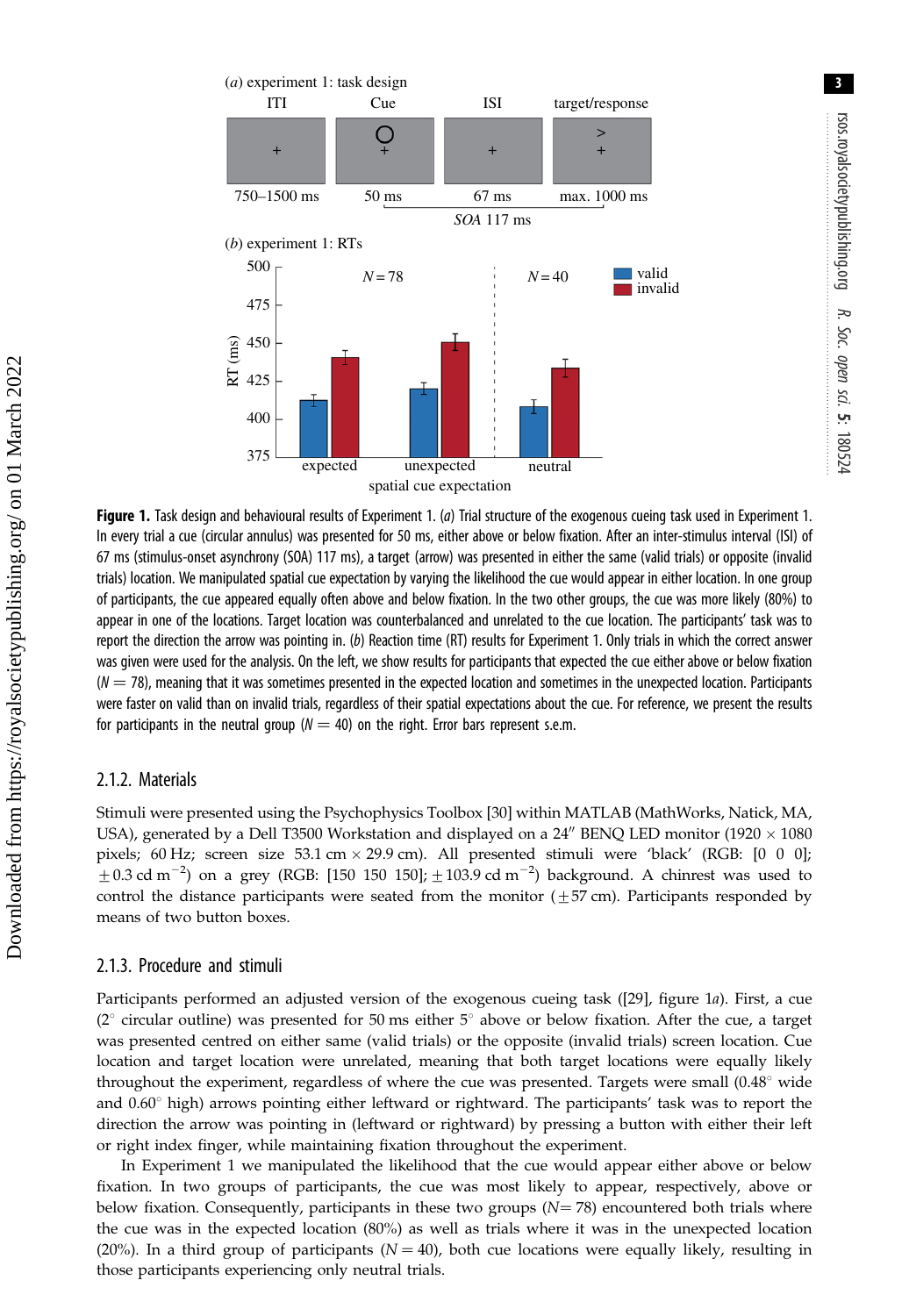The stimulus-onset asynchrony (SOA) between the cue and target was set to 117 ms. The target remained onscreen until a response was given or until 1000 ms after target onset had passed. Trials were separated by a variable inter-trial interval of 750 –1500 ms. Participants responded to the arrows by pressing a button on a button box with their left or right index finger, respectively, for leftward and rightward pointing arrows.

In total, the experiment lasted approximately 1 h. Before starting with the main experimental task, participants received onscreen instructions and performed one practice block of 80 trials. Participants were told that the cue was irrelevant (i.e. non-predictive of the target) and could be ignored. During the practice block, participants received onscreen feedback (response correct or incorrect) on a trial-bytrial basis. Subsequently, participants performed 800 trials of the main task divided into 10 blocks. After each block, participants received feedback about their task performance (overall percentage correct and number of late responses) and subsequently there was a short 20 s break.

#### 2.1.4. Behavioural analysis

Trials where the participants' reaction time exceeded 3 s.d. from the participants' mean or was below 200 ms were discarded. Furthermore, trials on which no (relevant) response was given within 1 s from target onset were excluded from analyses. The remainder of the trials (98.3%) were exported to JASP [\[31](#page-12-0)] in order to perform statistical analyses. We analysed the data using a combination of both frequentist statistics and their Bayesian equivalents [\[32](#page-12-0),[33\]](#page-12-0).

For the statistical analyses of Experiment 1, we performed a  $2 \times 2$  repeated-measures ANOVA with the factors Validity (valid, invalid) and Expectation (expected, unexpected) for the reaction times. This analysis only considered participants for whom the cue was more likely to appear in one of the locations ( $N = 78$ ). Participants in the neutral condition were included as a reference group, to be able to interpret possible performance differences as either gains or losses in performance with respect to an expectation-neutral context. In two independent samples t-tests, we compared the validity effect size between the neutral condition and the expected or unexpected condition in the test group participants. In addition to frequentist analyses, we also computed Bayes Factors for all relevant comparisons. As we were specifically interested in the interaction between expectations and the bottom-up validity effect, the Bayes Factor (BF) for a model with only the main effects was compared to the BF for a model with the main effects and the interaction. The ratio of the BF values then quantifies the evidence for including the interaction term in the model, and hence can be interpreted as evidence for or against the existence of an interaction between the two experimental factors. BF ratios will converge either to infinity when a model including the interaction explains the data better, or to zero when it explains the data worse than a model with only main effects. If the ratio is close to one, this indicates that both models are equally likely and that there is not enough evidence for either conclusion. We use the conventions from Jeffreys [[34](#page-12-0)] to interpret the evidence in our Bayesian analyses.

### 2.2. Results and discussion

We examined whether expectations about the spatial location of a cue modulate the ensuing attentional capture by this cue. In figure  $1b$  we plot the reaction time results for Experiment 1 for trials on which participants gave the correct answer. Higher reaction times on invalid than valid trials indicate there was attentional capture by the cue (RT difference = 29.31 ms,  $F_{1,77} = 216.53$ ,  $p < 0.001$ ,  $\eta^2 = 0.738$ ). Importantly, however, this validity effect was not modulated by the spatial expectation participants had about the cue ( $F_{1,77} = 0.753$ ,  $p = 0.388$ ). The evidence against the existence of this modulation is moderate ( $BF_{01} = 4.40$ ). While spatial expectations did not modulate attentional capture, there was an overall reaction time benefit for trials when the cue was in the expected location compared to the unexpected location (RT difference = 8.87 ms,  $F_{1.77}$  = 84.56,  $p < 0.001$ ,  $\eta^2$  = 0.523). Further post hoc analyses showed that the validity effect in the neutral control group was not significantly different from that on either expected ( $t_{116} = -0.96$ ,  $p = 0.338$ ) or unexpected ( $t_{116} = -1.15$ ,  $p = 0.252$ ) trials for participants who had expectations about cues. Accuracy was close to ceiling level  $(98.21 \pm 1.21\%)$ correct) and is further reported and analysed in the supplementary material available online.

Together, these results suggest that our manipulation of spatial expectations modulated overall behavioural speed and accuracy but did not result in a modulation of bottom-up attention capture. While this suggests that expectations do not interact with bottom-up attention, there are possible alternative explanations. Most notably, because targets and cues are often presented in the same location, and with only a short (117 ms) and predictable time delay between the two, suppressing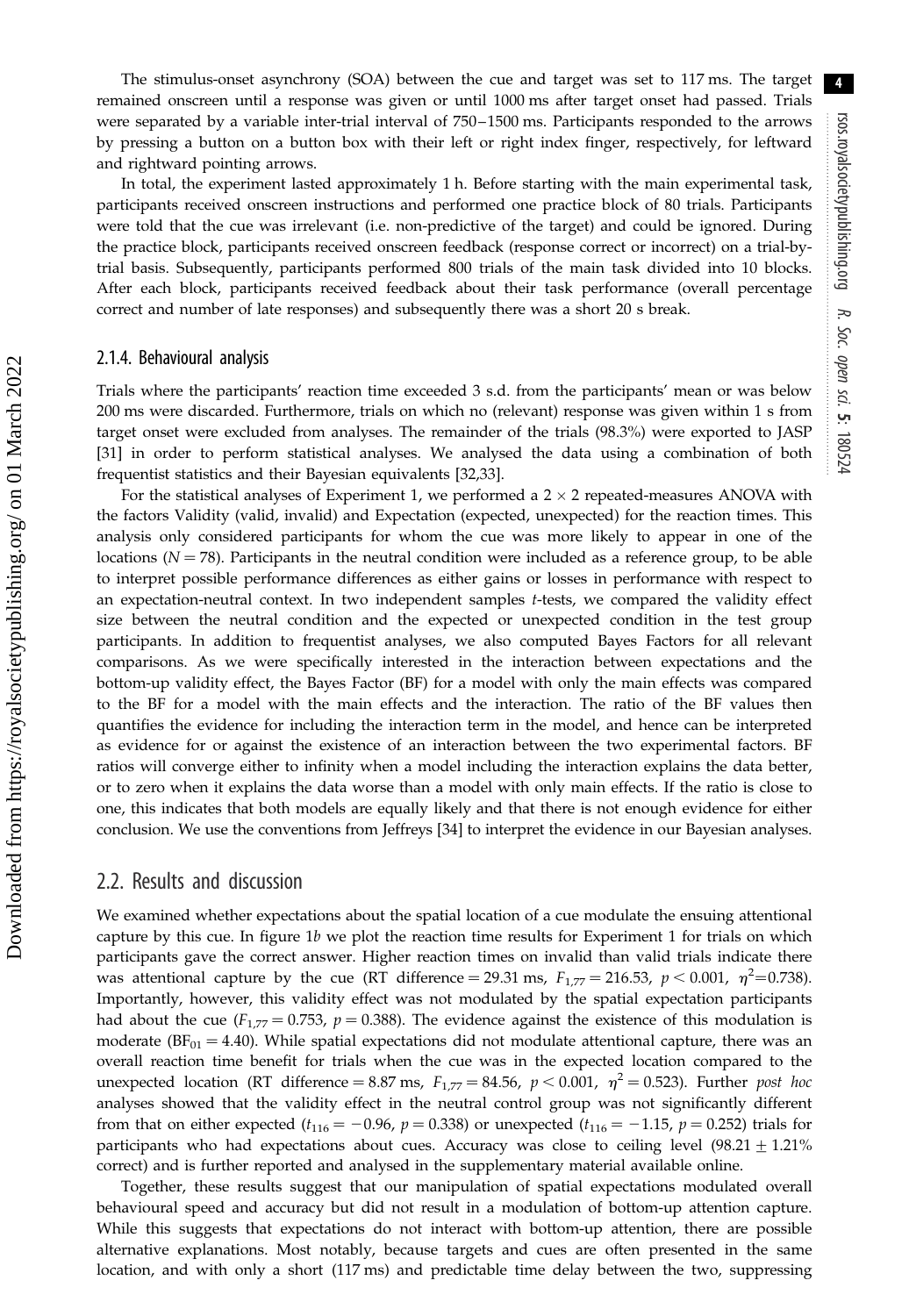processing at the cue location would possibly hamper target processing. Moreover, because the cue was temporally predictive of the target (fixed SOA), its presentation was informative about target onset and hence attending the cue at all times may have been useful for target perception. These considerations inspired Experiment 2, in which we examined whether cues still elicit bottom-up attention when they are temporally predictable but no longer predictive of when targets occur.

# 3. Experiment 2: The effect of temporal expectations on bottom-up attention

### 3.1. Methods

### 3.1.1. Participants

We tested 67 participants in Experiment 2. Compared to Experiment 1, fewer participants were tested because a within-subjects design was used. All participants had normal or corrected-to-normal vision. We excluded four participants from Experiment 2 because button presses were not recorded properly. As a result, we included 63 participants (50 females, age  $23.0 \pm 3.5$  years) in the final analysis.

### 3.1.2. Materials

We used the same materials as in Experiment 1, with the only exception being that participants now used the computer keyboard (DELL KB522) to respond.

### 3.1.3. Procedure

Instead of manipulating spatial expectations about the cue, in Experiment 2 we manipulated temporal expectations. To remove standard temporal links between cues and targets, the task consisted of continuous blocks (duration 5 min) during which cues and targets were presented ([figure 2](#page-6-0)a). Temporal expectations were manipulated by varying the regularity of cue presentation onset between blocks. In the regular (expected condition) blocks, the cue would be presented every second (1 Hz presentation rate). In the irregular blocks (unexpected condition) cues were presented quasi-randomly every 0.5–1.5 s, with a uniform distribution over all possible intervals between two consecutive cues. This results in the participant having less (precise) information about the cue onset and the cue-target SOA. Targets lasted 200 ms and were presented quasi-randomly every 1.0–2.5 s. Importantly, the onsets of cues and targets were determined completely independently of each other. Because the SOA between two targets was longer than between cues, not every cue was followed by a target. Participants used the 'z' and '/' (slash) buttons on the keyboard to respond to leftward and rightward pointing arrow targets, respectively.

Participants completed eight blocks of the task, switching between regular and irregular conditions after every two blocks. The initial condition was counterbalanced over participants. After every block, there was a 20 s break. If a condition switch occurred, this was explicitly mentioned onscreen at the end of the break. Participants were instructed that the cue was irrelevant to their task and could be ignored. Participants did not receive any feedback during the task. Together with the instructions and the practice block, the experiment lasted approximately 1 h.

#### 3.1.4. Behavioural analysis

During the experiment, the task was presented to participants in continuous streams, without a clearly discernible trial structure. For analytical purposes, trials were defined post hoc by isolating at all target presentations (on average 1371 trials per participant). Data preprocessing was similar to Experiment 1 and resulted in the inclusion of 96.0% of trials. Subsequently, for each target presentation, we identified the temporal distance between the target and the closest preceding cue stimulus. This generated a total of 90 bins, spanning a cue-target SOA between 0 and 1500 ms, in 17 ms steps (SOAs above 1000 ms were infrequent, less than 10% of trials). The first button press after the target presentation was recorded as the participants' response. If no response was made within a 1000 ms interval following the target, the trial was classified as a 'miss' trial.

Because the number of trials per condition was low (due to a large amount of possible SOA bins; on average 20.6 trials per SOA bin in Experiment 2 and 21.0 trials per SOA bin in Experiment 3), we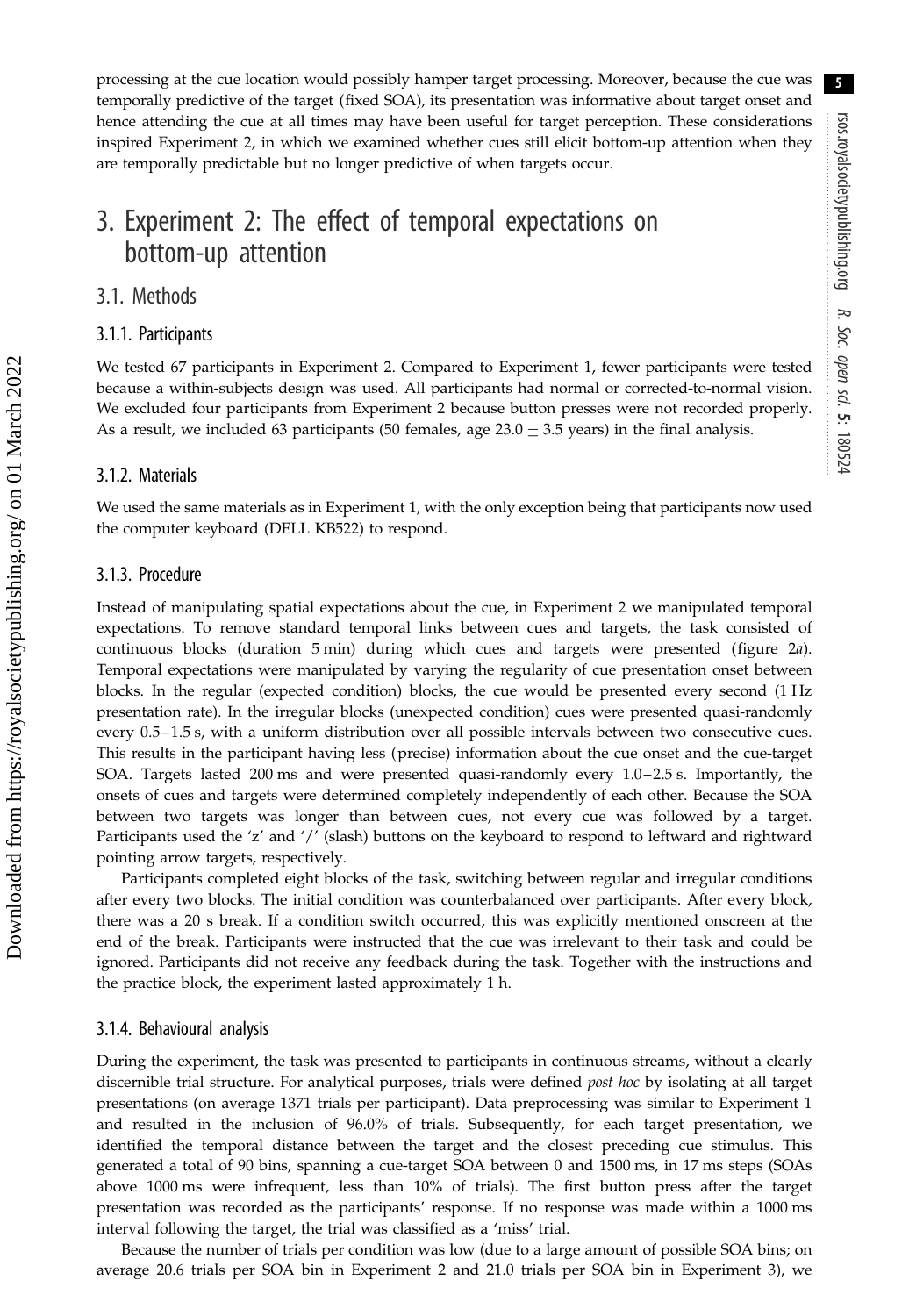(*a*) experiment 2: task design

<span id="page-6-0"></span>

Figure 2. Task design and behavioural results of Experiment 2. (a) Example stimulus sequence for Experiment 2. The task consisted of continuous blocks (duration 300 s) during which cues and targets were presented. In some blocks, cue presentation was regular and hence expectations about cue onset were strong. In other blocks, cue presentation was less expectable. Again, the participants' task was to report the direction the target arrow was pointing in. (b) The reaction time results and validity effect (invalid-valid) (temporally smoothed) for SOA bins between 50 and 500 ms are shown for each of the relevant conditions. Below the graph, the time periods that were isolated as windows (around 150 and 467 ms) for further analyses are marked. (c) The validity effect (invalid – valid) results (temporally smoothed) after regularly and irregularly presented cues for SOA bins between 50 and 500 ms. The average reaction times per condition from the windows in (b) are presented in (d) for the early window and (e) for the late window. In both windows, there was a significant validity effect that was not affected by temporal cue expectations. Error bars represent s.e.m.

6

Soc.

sci.

5: 180524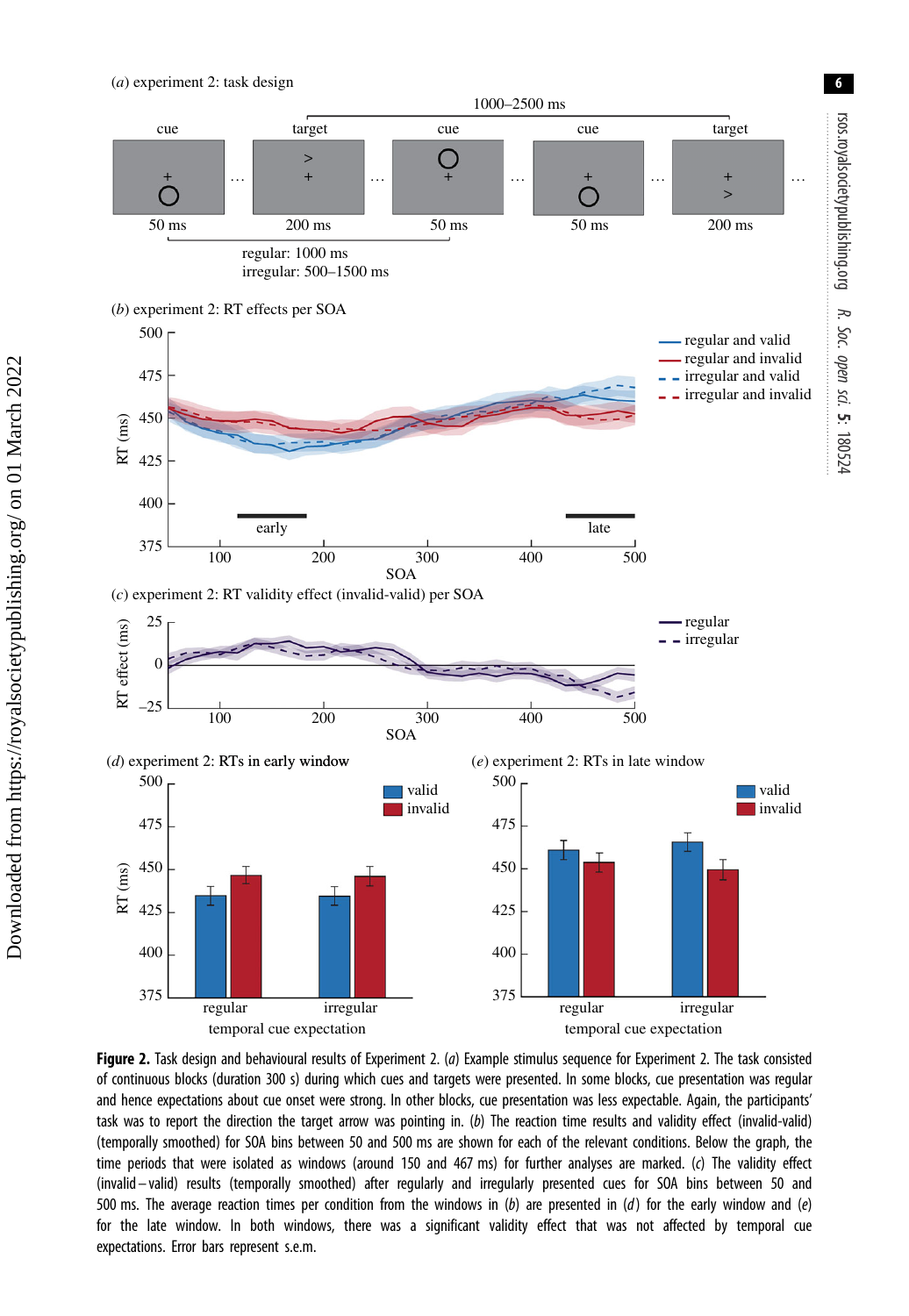smoothed the data in the temporal domain by applying a sliding window over all SOA bins of interest (SOAs below 500 ms). In this procedure, for every relevant combination of conditions, the data we ascribe to an SOA are computed as a weighted average from that  $SOA(SOA<sub>0</sub>)$  and the two SOAs immediately preceding and following it  $(0.1 \times SOA_{-2} + 0.2 \times SOA_{-1} + 0.4 \times SOA_0 + 0.2 \times SOA_{+1} + 0.1 \times SOA_{+2}).$ Trials with an SOA between 0 and 50 ms were excluded from the analyses because in those trials cue and target presentation overlapped in time.

Based on the smoothed data, we computed the overall validity effect for each SOA. We then identified two SOAs of interest based on these data: (i) an early maximally facilitatory validity effect (SOA with a maximally positive overall validity effect); and (ii) a late maximally inhibitory validity effect (SOA with a maximally negative overall validity effect). We then averaged the (non-smoothed) data around these SOAs of interest, using the selected SOA and the two SOAs preceding or following it, to create an early and a late window of interest. Subsequently, we tested for an interaction between expectation and the bottom-up validity effect by performing a  $2 \times 2$  repeated-measures ANOVA with the factors Validity (valid, invalid) and Expectation (expected, unexpected) in each of these windows. In addition, as in Experiment 1 the Bayesian equivalent of the ANOVA was performed. Note that because cue onsets and target onsets were determined independently, not every participant had observations for every condition at every SOA. In case data was missing in one of the conditions of an analysis, we excluded the respective participant from that analysis.

### 3.2. Results and discussion

We temporally smoothed the data over the different SOA bins [\(figure 2](#page-6-0)b). Subsequently, we identified an early and a late window where bottom-up attention effects were most prominent (see also Behavioural analysis). The windows can be interpreted as resulting from initial bottom-up attentional capture (early window), followed by inhibition of return (late window; [[35\]](#page-12-0)). In these windows, we tested for modulations by temporal expectations (figure  $2c/d$ ).

As in Experiment 1, we observed strong evidence for bottom-up attentional capture as indexed by the validity effect (early window: RT difference = 10.54 ms,  $F_{1,60} = 24.77$ ,  $p < 0.001$ ,  $\eta^2 = 0.292$ ; late window: RT difference  $=$  -11.18 ms,  $F_{1,59}$  = 15.44,  $p$  < 0.001,  $\eta^2$  = 0.207). Note that this effect is to be anticipated, because we chose our windows based on the validity effect size. Again, temporal expectations did not modulate bottom-up attentional capture, as shown by the absence of an influence of cue onset regularity on the validity effect (early window:  $F_{1,60} = 0.02$ ,  $p = 0.883$ ; late window:  $F_{1,59} = 2.85$ ,  $p =$ 0.097). The evidence against such modulations was moderate for the early window ( $BF_{01} = 5.14$ ). For the late window, likely related to the inhibition of return, there was only anecdotal evidence ( $BF_{01}$  = 2.27), suggesting the study's power was not sufficient to make any strong claims about effects in this time window. Unlike Experiment 1, there was no significant main effect of expectations on reaction time (early window:  $F_{1,60} = 0.45$ ,  $p = 0.504$ ; late window:  $F_{1,59} = 0.07$ ,  $p = 0.793$ ). Overall participants' task performance was close to the ceiling  $(94.00 \pm 3.30\%)$ .

Cues in the regular condition were temporally predictable but spatially unpredictable, i.e. they could equally likely occur above or below fixation. It is possible that cues need to be both temporally and spatially predictable for attentional capture to be reduced. This is what we set out to test in Experiment 3, in which we replicated Experiment 2 while keeping the cue location constant.

## 4. Experiment 3: The role of temporal expectations in bottom-up attention for spatially predictable stimuli

### 4.1. Methods

#### 4.1.1. Participants

We tested 61 participants in Experiment 3. All participants had normal or corrected-to-normal vision. Two participants were excluded because their performance was markedly (more than 3 s.d.) worse than that of other subjects. In addition, one participant was excluded because of a failure to respond in more than 20% of the trials. In the end, 58 participants were included in the analyses (42 females, age  $22.7 \pm 3.5$  years).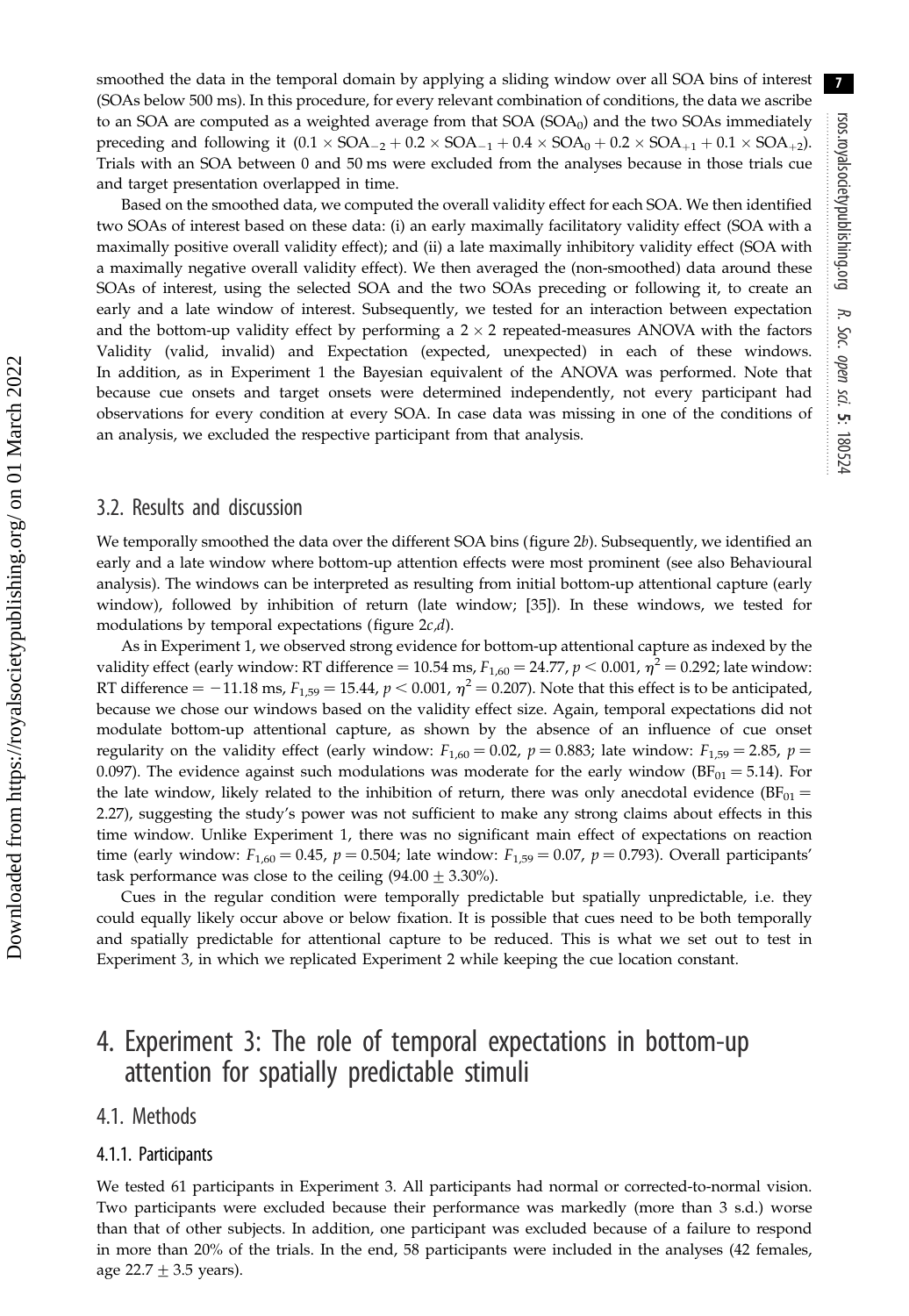8

### 4.1.2. Materials

The materials used were identical to those in Experiment 2.

### 4.1.3. Procedure

The design of Experiment 3 was largely similar to that of Experiment 2. The most notable difference was that now for each participant the cue location was kept constant throughout the task [\(figure 3](#page-9-0)a). This allowed us to investigate the effects of temporal expectations in a context where the distractor is spatially fully predictable. The cue location was counterbalanced across participants. To limit possible carry-over effects, we only switched between the regular and irregular conditions halfway through the experiment. In addition, a short practice block was included at the start of each of the conditions to get participants used to the change in task structure.

### 4.1.4. Behavioural analysis

As in Experiment 2, trials were defined around each target (on average 1365 trials per participant). Data preprocessing steps (97.0% of trials included in analyses) and statistical analyses were identical to those in Experiment 2.

### 4.2. Results and discussion

In this final experiment, we created a condition in which cues were both spatially and temporally fully predictable. For each participant, the cue now always appeared in a single location and thus was always spatially expected. After defining the windows of interest (similar analysis pipeline as Experiment 2; [figure 3](#page-9-0)b), we again tested whether temporal predictability modulated the bottom-up attention effects [\(figure 3](#page-9-0)c,d). As in the previous experiments, no such modulations were found (early window:  $F_{1,55}$  = 1.40,  $p = 0.241$ ; late window:  $F_{1,57} = 0.96$ ,  $p = 0.331$ ). The evidence against these interactions was moderate for both windows (early window:  $BF_{01} = 3.07$ ; late window  $BF_{01} = 3.91$ ). Similar to Experiment 2, there were no main effects of temporal cue expectations on reaction times (early window:  $F_{1,55} = 0.09$ ,  $p = 0.763$ ; late window:  $F_{1,57} = 1.21$ ,  $p = 0.276$ ). Surprisingly, while there was significant inhibition of return (late window validity effect: RT difference = -17.11 ms,  $F_{1,57}$  = 30.38, p < 0.001), there was no overall attentional capture in this experiment (early window validity effect:  $F_{1,55} = 0.09$ ,  $p = 0.763$ ) and the evidence against the existence of such an effect was moderately strong  $(BF_{01} = 3.37)$ . As in the previous experiments, participants' overall task performance was close to the ceiling (95.50  $\pm$  2.72%).

### 5. Comparisons between experiments

Because the experiments differed markedly in the expectations participants had about cues and the context in which those cues were presented, we compared the validity effect sizes between experiments. Therefore, we performed two *post-hoc* analyses in which we directly compared reaction time validity effects between experiments. To ensure maximal comparability, for Experiments 2 and 3, we take the validity effect at an SOA of 117 ms (after smoothing), which is the SOA that was used in Experiment 1. First, we compared Experiment 1 (only neutral trials; [figure 4](#page-10-0)a) and Experiment 2 [\(figure 4](#page-10-0)b). In terms of spatial expectations both are comparable (cue 50% in each location), but the experiments differ strongly in the temporal context in which stimuli are presented. Most notably, in Experiment 1 the SOA was fixed at 117 ms, while in Experiment 2 it was variable and unpredictable. Therefore, in Experiment 1, the cue was a good temporal predictor of target onset. A comparison of the validity effects by means of an independent samples t-test shows a significantly smaller validity effect in Experiment 2 than in Experiment 1 ( $t_{101} = 4.47$ ,  $p < 0.001$ ,  $d = 0.904$ ). This is possibly explained by that fact that in Experiment 2 there was (i) less information about the onset of the target and (ii) a lower likelihood (not after every cue) a target would appear.

Second, the absence of an initial bottom-up capture effect in Experiment 3 ([figure 4](#page-10-0)c) could be potentially explained by the perfect predictability of cue locations in the experiment. Because in contrast to Experiment 3 cue location was unpredictable in Experiment 2, the comparison between those experiments can be used to test this hypothesis. An independent samples t-test showed that there was no significant difference between the validity effects  $(t_{119} = 1.182, p = 0.240)$  of both experiments. Therefore, we did not find evidence that the bottom-up validity effect is modulated by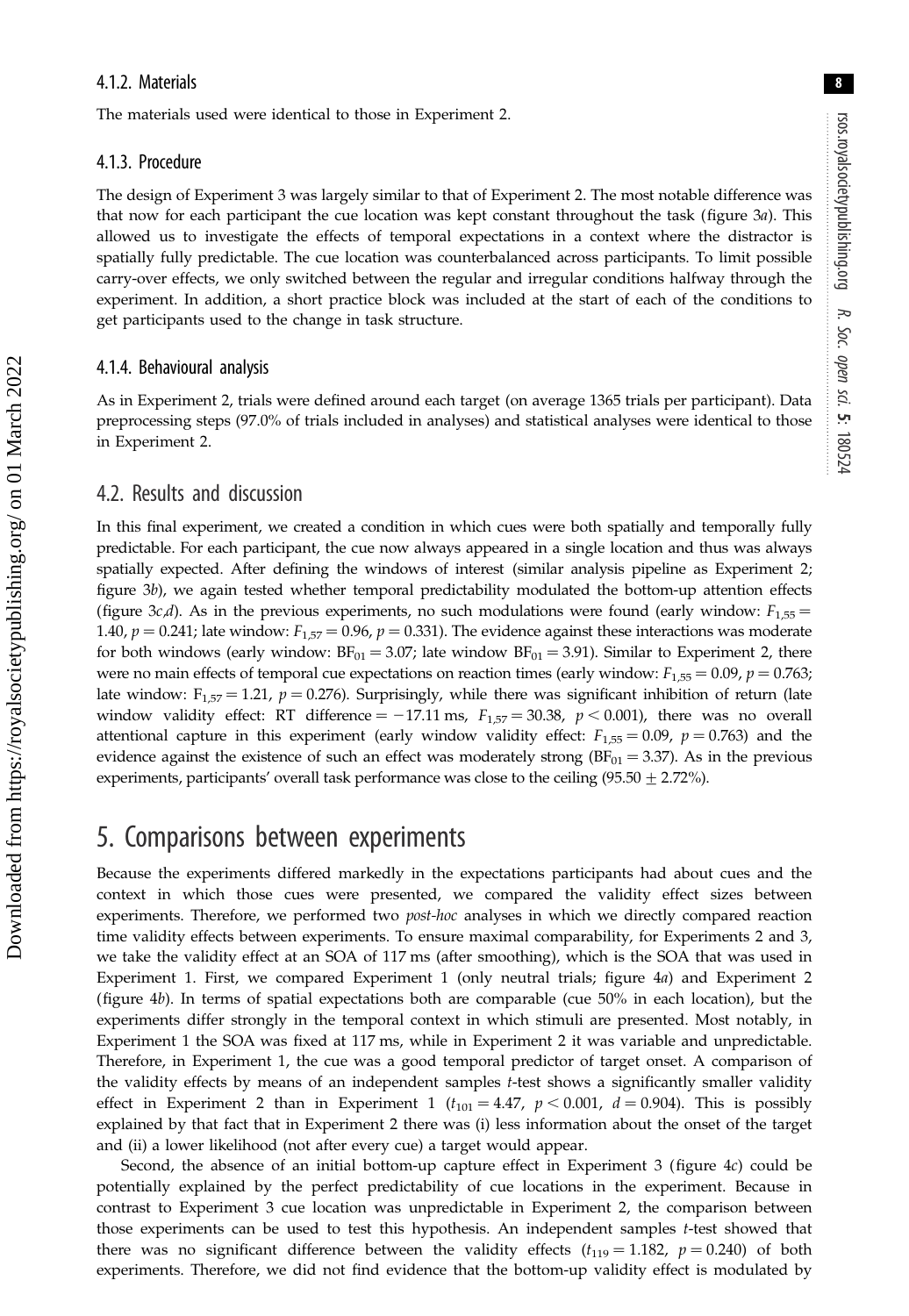<span id="page-9-0"></span>

Figure 3. Task design and behavioural results of Experiment 3. (a) Example stimulus sequence for Experiment 3. The task that was used was highly similar to that in Experiment 2. The main difference was that for each participant the cue was now consistently presented in one location, making it completely spatially expected. (b) The reaction time results (temporally smoothed) for SOA bins between 50 and 500 ms are shown for each of the relevant conditions. Below the graph, the time periods that were isolated as windows (around 150 and 483 ms) for further analyses are marked. In the early window (c) there was no significant bottom-up attentional capture, regardless of temporal expectations. The late window (d) did show a significant effect, but this inhibition of return effect was not modulated by temporal cue expectations. Error bars represent s.e.m.

spatial expectations about the cue. This conceptually replicates our findings of Experiment 1. However, it should be noted that there is only anecdotal evidence  $(BF_{01} = 2.75)$  that the validity effects of Experiments 2 and 3 were of equal size and these results should thus be interpreted with caution.

 Downloaded from https://royalsocietypublishing.org/ on 01 March 2022 Downloaded from https://royalsocietypublishing.org/ on 01 March 2022 9

rsos.royalsocietypublishing.org

po.philalduqypublishing.org

R. Soc. opensci.

5: 180524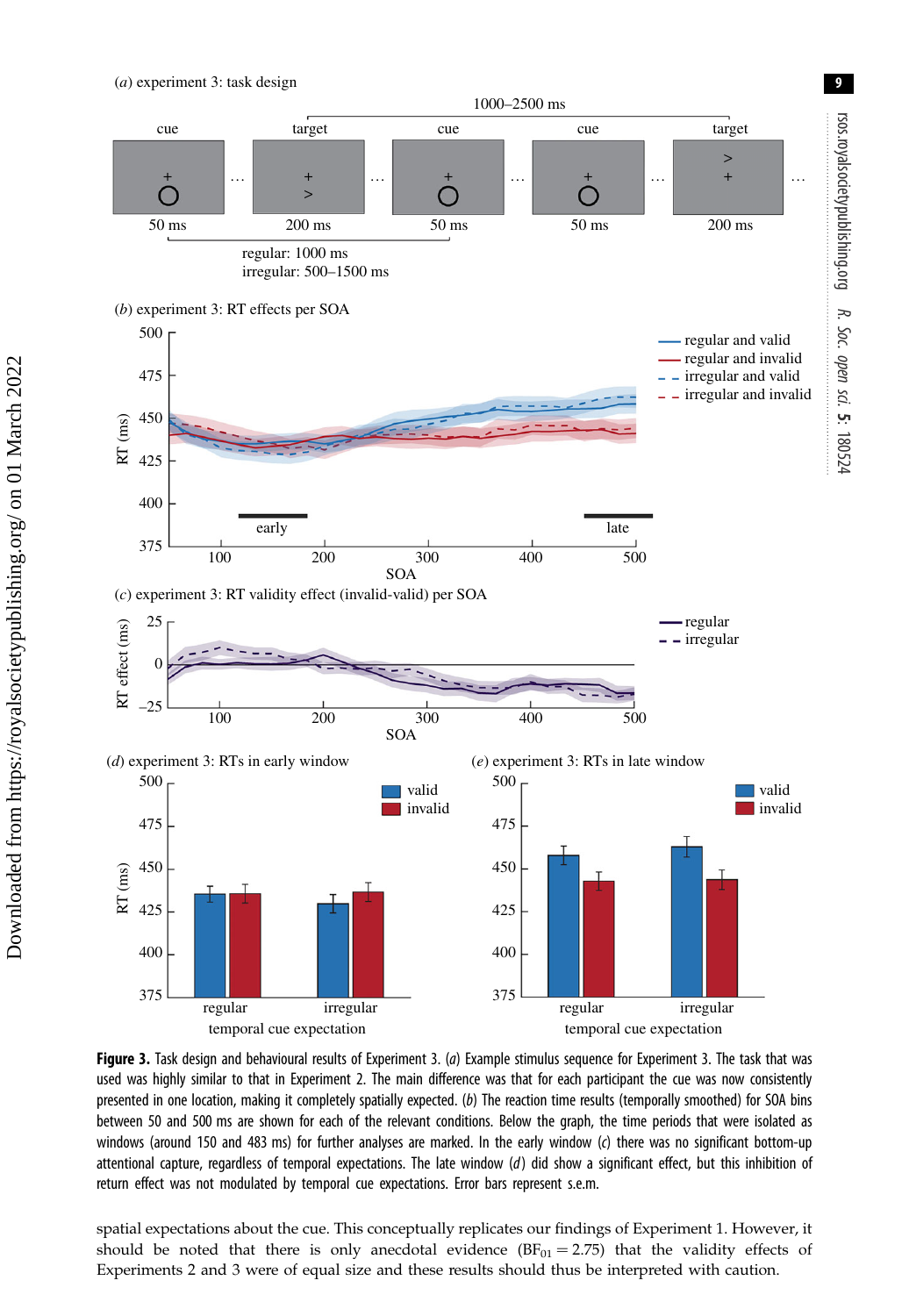10

<span id="page-10-0"></span>

Figure 4. Comparing the overall validity effects between experiments. For each of the experiments, we display the average reaction times on valid and invalid trials for the selections of trials that were used to compare validity effects between the experiments. (a) Only the neutral condition of Experiment 1 (control group) was used. The SOA in this experiment was fixed at 117 ms. For experiments 2 (b) and 3 (c) we only used the data we obtained for the SOA of 117 ms after smoothing the SOA time courses. Error bars represent s.e.m.

### 6. Discussion

In a series of three behavioural experiments, we investigated whether bottom-up attentional capture is modulated by stimulus expectations. We did not observe empirical support for this hypothesis. On the contrary, in all experiments, we found moderately strong evidence that the bottom-up validity effects were of comparable size when cue stimuli were expected, compared to when they were not (or less) expected.

The fact that participants were overall faster on expected compared to unexpected trials in Experiment 1 suggests that participants did form prior expectations, which had a sizeable influence on behaviour. Based on studies showing that stimuli embedded in regular streams are better detected [\[26](#page-12-0)], we anticipated a similar main effect of expectation for the temporal paradigm in Experiments 2 and 3. Contrary to our predictions, we did not observe this effect, even though regular and irregular blocks were visibly different and every switch between conditions was explicitly marked in the participants' instructions. Other studies have used similar paradigms with streams of stimulation to investigate effects of temporal expectations and did find effects of temporal regularity on subsequent behavioural performance [\[20](#page-12-0),[36\]](#page-12-0). Nevertheless, temporal expectations about cues do not appear to influence the processing of subsequently presented target stimuli in situations where targets are salient and uncoupled from the cues.

Assuming that our manipulations of expectations actually instantiated priors in our subjects, the absence of any significant interaction between expectations and bottom-up attention in our experiments is surprising, because it contradicts the hypothesis that unexpected or surprising events capture attention (more) [\[11,13,14\]](#page-12-0). Interestingly, two recent studies observed that distractor predictability can modulate the amount of attentional capture in a visual search task where target and distractor are presented concurrently [[37,38\]](#page-12-0). The most notable difference in task design between their study and ours is that in their paradigm distractors and targets were presented simultaneously at different locations of the screen, resulting in direct attentional competition between the stimuli. This competition can be biased by predictability. By contrast, in our studies, we examine the consequences of presenting a salient cue stimulus in isolation on subsequent visual processing at that location. We find that the attention-grabbing properties of such a cue is not modulated by predictability. In line with our findings, a recent study by Southwell and colleagues has also suggested that regular and random streams are equally salient [[27\]](#page-12-0). Moreover, our results are in line with the stimulus-driven account of bottom-up attention [[2,39](#page-12-0)], in which it is assumed that the initial capture of attention is automatic and independent of top-down factors. However, it must be noted that even within the stimulus-driven account there would have been room for expectations to suppress the effects of distracting inputs (i.e. the uninformative cues) at later processing stages [[4](#page-12-0),[21\]](#page-12-0).

One conceivable alternative explanation for the absence of effects of expectation on attentional capture is that the tasks we used were too simple. Each participant's performance was close to ceiling (greater than 90%) in all experiments. As a result, ignoring or suppressing the uninformative cues may not have been required in order to perform well. Indeed, recent studies [\[22](#page-12-0),[40](#page-12-0)] showed that attentional capture was only suppressed if task requirements were such that capture would interfere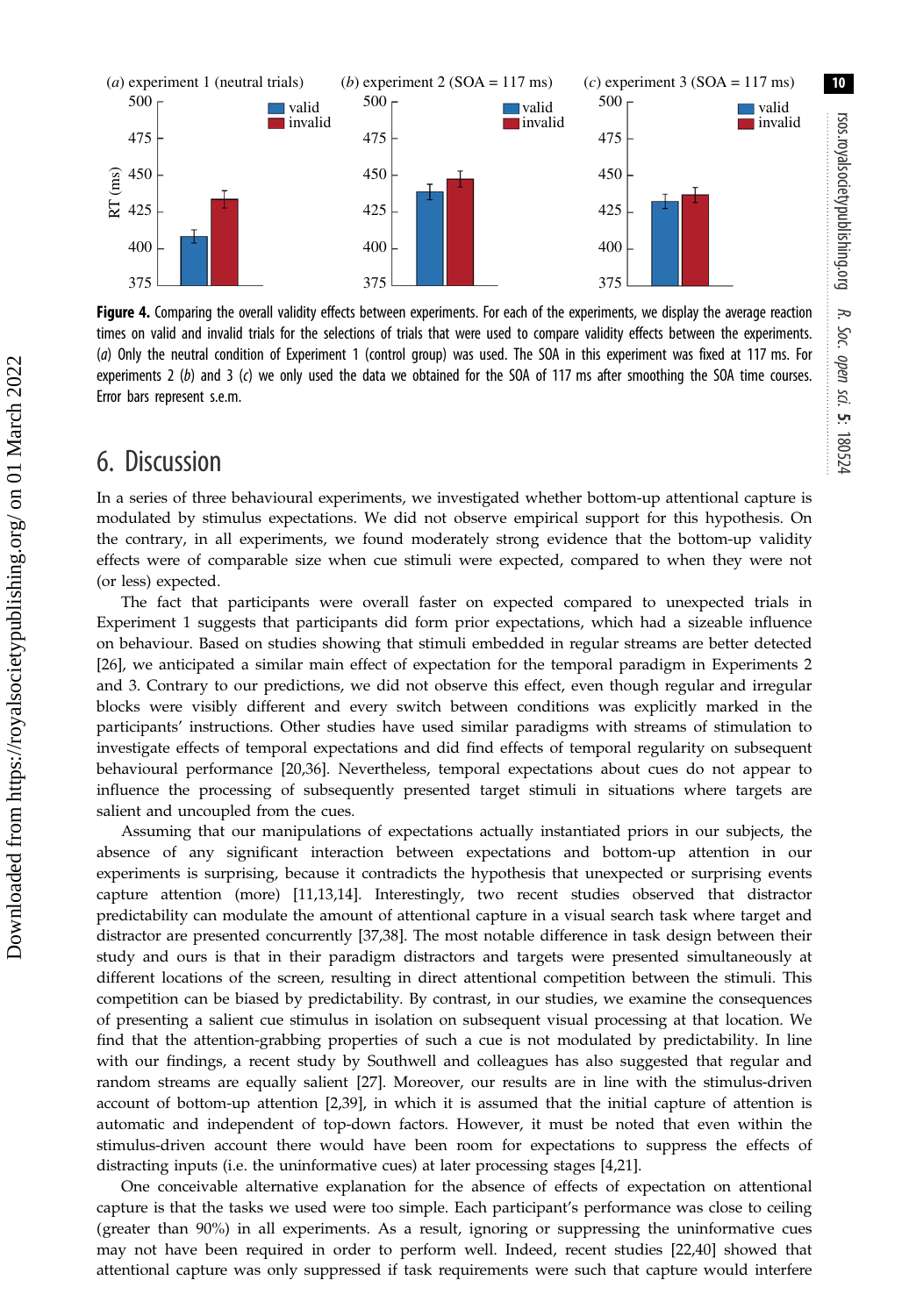with target processing. Moreover, a study in macaques showed that modulations of V1 attention responses were larger for tasks that were more difficult [[12\]](#page-12-0). 11

Furthermore, a recent study has suggested that only fully spatially predictable distractors may be suppressed at an early processing stage [\[41](#page-12-0)]. This hints at the possibility that our manipulation of expectations, especially in Experiment 1, was not potent enough to influence bottom-up capture. It is possible that with a stronger manipulation of expectations (i.e. making cues even more likely in one condition and less likely in the other) we would have observed a modulation of capture. Still, this cannot fully explain the absence of an effect in Experiment 1: even in Experiment 3 when cue stimuli were perfectly predictable in terms of timing, location and visual characteristics, no significant modulation of the validity effect was found.

It is noteworthy that ignoring or suppressing the uninformative cues in our tasks may generally not have been a useful strategy. It is conceivable that participants did not inhibit the cue location at any point in a trial, because a target would often (50%) be presented in the same location with only a short time delay. As a consequence, ignoring one location systematically would be detrimental to target detection. Moreover, the fixed SOA in Experiment 1 resulted in cue onset being perfectly predictive of target onset time. Hence, paying attention to an informative cue, instead of ignoring it, was actually a viable strategy. Consequently, in all experiments, the tasks we used may have had factors that made participants attend cues (instead of ignoring them). In addition, cues and targets were both defined as abrupt onset stimuli, meaning cue features to some extent overlapped with the searched-for target feature [[3](#page-12-0)]. It is conceivable that this overlap caused attention to be captured regardless of the experimental condition. As a result, potential effects may have been obscured because the task set did not optimally support suppression of uninformative cues [[9](#page-12-0)].

We observed a significant difference in the amount of attentional capture between Experiment 1 and Experiment 2. While it is difficult to directly compare both experiments because they differed in several dimensions, a likely candidate explanation for this difference is the fact that in Experiment 2 there was more (temporal) uncertainty about the onset of the targets, as well as an overall lower likelihood of target appearance. It is conceivable that participants deploy a different strategy in Experiment 2 compared to Experiment 1, in which they focus more on the targets and less on the cues (because those are less/not informative), which in turn leads to the cue having less influence on subsequent target processing. Future studies are required to test this idea.

In conclusion, we did not find evidence for modulations of bottom-up capture by spatial or temporal expectations about the cue. We therefore conclude that, at least in the exogenous cueing tasks we used, bottom-up attentional capture does not seem to be altered by prior knowledge about the location or time point of the distracting inputs. This calls into question perceptual surprise as an explanation for bottomup attention. Future research may use more difficult tasks in which the relationship between targets and distractors can be more carefully controlled. In addition, we believe electrophysiological studies could possibly disentangle the effects of expectation and attention and precisely point at their interactions with high temporal resolution.

Ethics. All experiments were approved by the local ethics committee of Radboud University (CMO Arnhem-Nijmegen; 2014/288 'Imaging Human Cognition'). Written informed consent was obtained from all participants according to the Declaration of Helsinki.

Data accessibility. The behavioural data and analysis scripts used in this article are available at the following web address: [http://hdl.handle.net/11633/di.dccn.DSC\\_3018012.14\\_675](http://hdl.handle.net/11633/di.dccn.DSC_3018012.14_675). Prior to accessing and downloading the shared data, users must create an account. It is possible to use an institutional account or a social ID from Google+, Facebook, Twitter, LinkedIn or Microsoft. After authentication, users must accept the Data Use Agreement (DUA), after which they are automatically authorized to download the shared data. The DUA specifies whether there are any restrictions on how the data may be used. Radboud University and the Donders Institute for Brain, Cognition and Behaviour will keep these shared data available for at least 10 years.

Authors' contributions. E.L.M., F.H.K., S.v.G. and F.P.d.L. developed the concept for the set of experiments. All authors contributed to the study design. E.L.M., F.H.K. and L.B. collected and analysed the data. All authors were involved in writing the paper and approved the final version of the manuscript.

Competing interests. We have no competing interests.

Funding. This work was supported by grants from NWO (VIDI grant no. 452-13-016), the James S McDonnell Foundation (Understanding Human Cognition, 220020373) and the European Union Horizon 2020 Program (ERC Starting Grant 678286, 'Contextvision'), awarded to F.P.d.L., and by a grant from the European Research Council (ERC-2016-STG\_715605-CONSCIOUSNESS), awarded to S.v.G.

Acknowledgements. We thank Joey Zhou, Mariya Manahova and Dirk van Moorselaar for valuable comments on a previous draft of this manuscript.